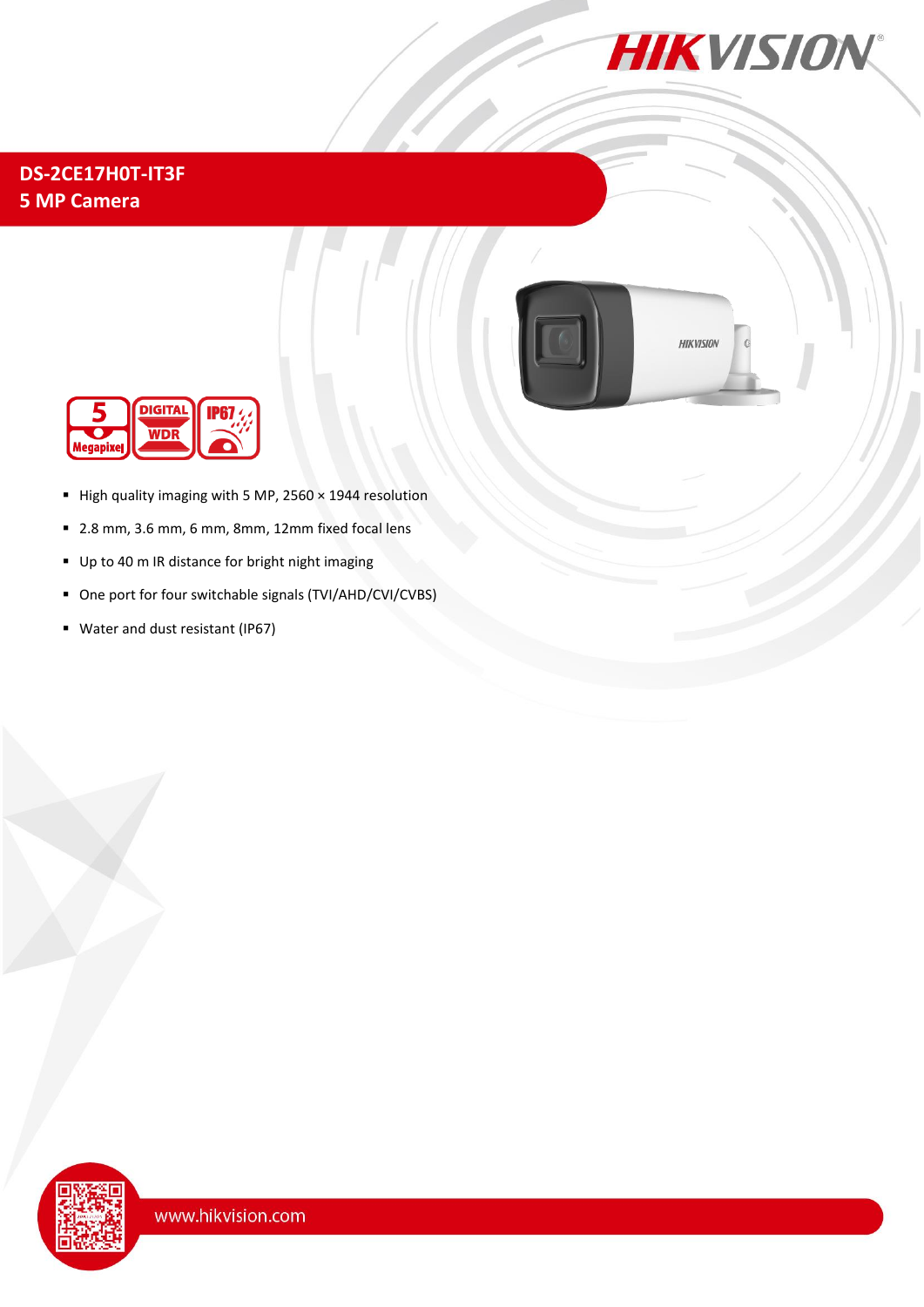

# **Specification**

| Camera                     |                                                                                                                                                                                                                                                                                                                                               |
|----------------------------|-----------------------------------------------------------------------------------------------------------------------------------------------------------------------------------------------------------------------------------------------------------------------------------------------------------------------------------------------|
| Image Sensor               | 5 MP CMOS                                                                                                                                                                                                                                                                                                                                     |
| Signal System              | PAL/NTSC                                                                                                                                                                                                                                                                                                                                      |
| <b>Frame Rate</b>          | TVI: 5M@20fps, 4M@30fps, 4M@25fps, 1080p@30fps, 1080p@25fps<br>AHD: 5M@20fps, 4M@30fps, 4M@25fps<br>CVI: 4M@30fps, 4M@25fps<br><b>CVBS: PAL/NTSC</b>                                                                                                                                                                                          |
| Resolution                 | 2560 (H) × 1944 (V)                                                                                                                                                                                                                                                                                                                           |
| Min. illumination          | 0.01 Lux @ (F1.2, AGC ON), 0 Lux with IR                                                                                                                                                                                                                                                                                                      |
| <b>Shutter Time</b>        | PAL: 1/25 s to 1/50, 000 s<br>NTSC: 1/30 s to 1/50, 000 s                                                                                                                                                                                                                                                                                     |
| Lens                       | 2.8 mm, 3.6 mm, 6 mm, 8 mm, 12 mm fixed lens                                                                                                                                                                                                                                                                                                  |
| Horizontal Field of View   | 2.8 mm, horizontal FOV: 85°, vertical FOV: 63°, diagonal FOV:110°<br>3.6 mm, horizontal FOV: 80°, vertical FOV: 63°, diagonal FOV:105°<br>6 mm, horizontal FOV: 57°, vertical FOV: 43°, diagonal FOV:72°<br>8 mm, horizontal FOV: 41°, vertical FOV: 31°, diagonal FOV:52°<br>12 mm, horizontal FOV: 26°, vertical FOV: 19°, diagonal FOV:32° |
| Lens Mount                 | M12                                                                                                                                                                                                                                                                                                                                           |
| Day & Night                | <b>ICR</b>                                                                                                                                                                                                                                                                                                                                    |
| WDR (Wide Dynamic Range)   | Digital WDR                                                                                                                                                                                                                                                                                                                                   |
| Angle Adjustment           | Pan: 0 to 360°, Tilt: 0 to 180°, Rotation 0 to 360°                                                                                                                                                                                                                                                                                           |
| <b>Menu</b>                |                                                                                                                                                                                                                                                                                                                                               |
| Image Mode                 | STD/HIGH-SAT                                                                                                                                                                                                                                                                                                                                  |
| AGC                        | Support                                                                                                                                                                                                                                                                                                                                       |
| Day/Night Mode             | Auto/Color/BW (Black and White)                                                                                                                                                                                                                                                                                                               |
| <b>White Balance</b>       | Auto/Manual                                                                                                                                                                                                                                                                                                                                   |
| AE (Auto Exposure) Mode    | DWDR/BLC/HLC/Global                                                                                                                                                                                                                                                                                                                           |
| Language                   | English                                                                                                                                                                                                                                                                                                                                       |
| <b>Functions</b>           | Brightness, Sharpness, Mirror, Smart IR                                                                                                                                                                                                                                                                                                       |
| 2D DNR                     | Yes                                                                                                                                                                                                                                                                                                                                           |
| <b>Interface</b>           |                                                                                                                                                                                                                                                                                                                                               |
| Video Output               | TVI/AHD/CVI/CVBS                                                                                                                                                                                                                                                                                                                              |
| General                    |                                                                                                                                                                                                                                                                                                                                               |
| <b>Operating Condition</b> | -40 °C to 60 °C (-40 °F to 140 °F), humidity: 90% or less (non-condensation)                                                                                                                                                                                                                                                                  |
| Power Supply               | 12 VDC ± 25%                                                                                                                                                                                                                                                                                                                                  |
| <b>Power Consumption</b>   | Max. 4.3 W                                                                                                                                                                                                                                                                                                                                    |
| <b>Protection Level</b>    | <b>IP67</b>                                                                                                                                                                                                                                                                                                                                   |
| Material                   | Front Cover: Metal<br>Main Body: Plastic                                                                                                                                                                                                                                                                                                      |
| IR Range                   | Up to 40 m                                                                                                                                                                                                                                                                                                                                    |
| Communication              | <b>HIKVISION-C</b>                                                                                                                                                                                                                                                                                                                            |
| <b>Dimensions</b>          | 78.9 mm × 75.4 mm × 216.6 mm (3.10" × 2.97" × 8.53")                                                                                                                                                                                                                                                                                          |
| Weight                     | Approx. 330 g (0.73 lb.)                                                                                                                                                                                                                                                                                                                      |

### **Dimension**